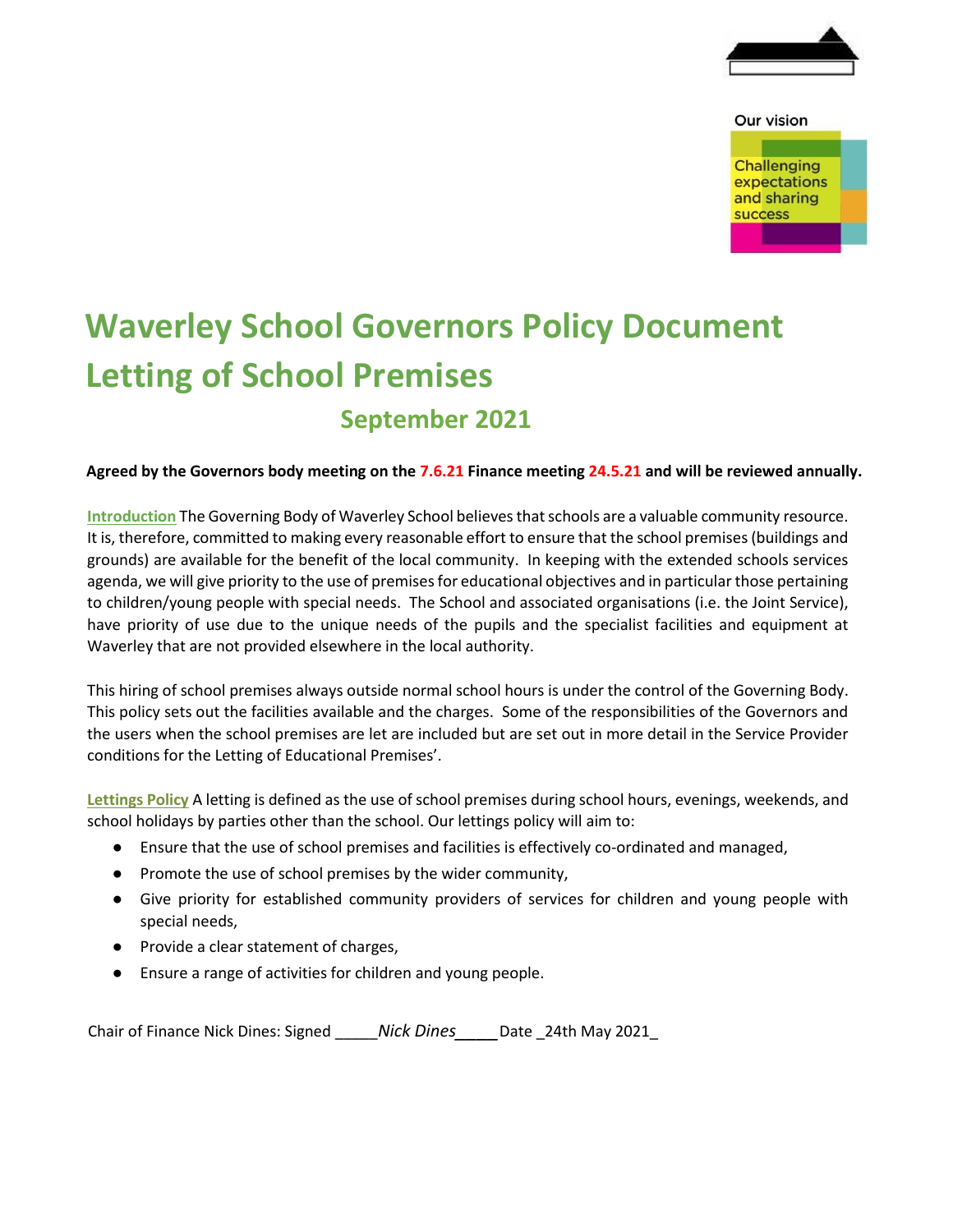**Scale of charges** Our charging policy will:

- Charge statutory and voluntary and community sector organisations at no more than cost i.e. a 'Community Rate'.
- Charge commercial private organisations at cost plus an income margin for the school i.e. a

'Commercial Rate'.

- Have a fixed rate for the Joint Service. This will be to cover expenses and will enable them use of the School during holiday times and Saturdays. The rate will be reviewed each year. For the finance year 2021/2022 the charge will be £5,000 per year for the use of the building and £1,000 per week for the use of the swimming pool. The cost to joint service for the pool use would be offset if the pool was let during the summer. If they require the School on a Saturday when there are no other lets there will be an additional charge for the caretaker.
- There is a limited availability of the swimming pool during term time and it is only available for hire to other special schools or groups of SEN pupils in mainstream schools this is a fixed rate of £600 per year and a lifeguard is £15 per session (see charges).
- Community rate for hire of the hall for local community church groups, birthday parties etc

**Application Process** An organisation wishing to hire school premises should, in the first instance, contact Jill Bukin.

- 1. Jill Bukin will issue an Application form which needs to be completed at least 6 weeks before the date of hire. Consideration can be given to bookings made with less than 6 weeks' notice but if accepted will be subject to a late booking fee.
- 2. Jill Bukin will liaise with the Headteacher to seek agreement for the hire. The swimming pool can only be hired if there is a caretaker with the appropriate Pool management qualifications available.
- 3. When hiring the swimming pool and/or the hydro pool, the safety guidelines must be adhered to. Where a hirer has any complaints about the service or hire they should, in the first instance approach the Agency which will advise them on the procedure to be followed.

**The Hire Agreement** The approval of a hire will be confirmed by Jill Bukin the invoice which will specify the premises being hired; the nature of the activity or activities taking place; the time and duration of hire; and the cost of the hire.

- 1. Jill Bukin will provide a copy of the School's Swimming Pool and/or Hydrotherapy Safety Guidelines to those hiring the facilities.
- 2. The permission for the letting to take place is subject to the payment of the invoice before the actual hire takes place. The payment will be made to the School Hire and Functions Ltd.
- 3. The Headteacher or the Chair of Governors has the power to terminate any hire agreement relating to the hire of the school premises.

| <b>Name of School</b>      | <b>Waverley School</b>                 |                     |  |  |  |
|----------------------------|----------------------------------------|---------------------|--|--|--|
| <b>The Original policy</b> | <b>June 2009 reviewed Annually</b>     |                     |  |  |  |
| <b>Updated Annually</b>    | <b>February 2011</b>                   | <b>January 2016</b> |  |  |  |
|                            | <b>January 2012</b>                    | <b>January 2017</b> |  |  |  |
|                            | <b>January 2013</b>                    | <b>January 2018</b> |  |  |  |
|                            | <b>February 2014</b>                   | <b>January 2019</b> |  |  |  |
|                            | <b>May 2015</b>                        | <b>January 2020</b> |  |  |  |
| <b>Updated</b>             | <b>January 2021</b><br><b>May 2021</b> |                     |  |  |  |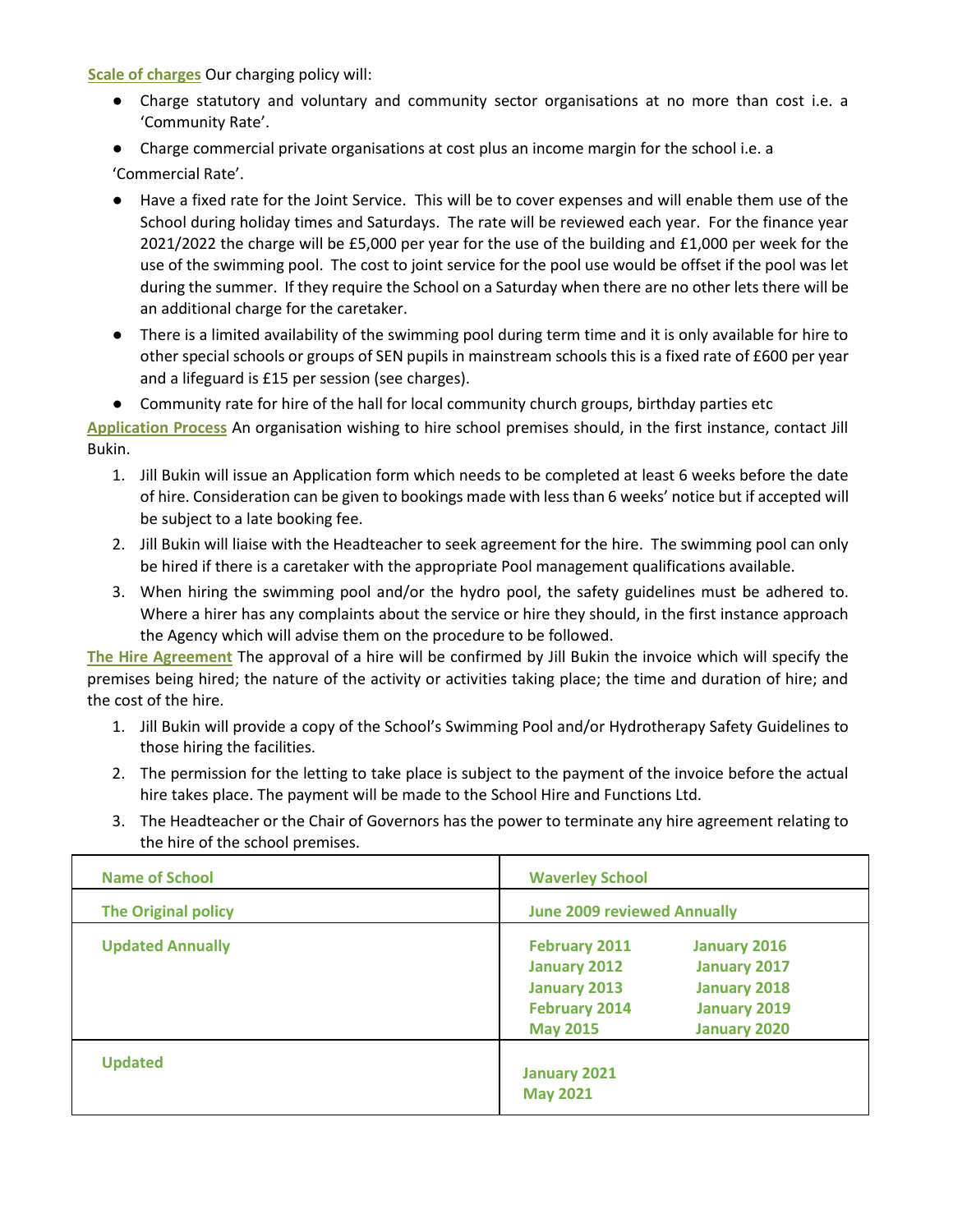

|                                      |         | Day time<br><b>9am - 6pm</b>                                                                                                             |                   | <b>Evening</b><br>6pm - 11pm<br><b>Plus</b><br>holidays<br>$(9am - 6pm)$ |                                                        | <b>Saturdays 9am - 11pm</b><br>community rate<br>available for local<br>community eg, parties<br>(during school holidays<br>9am-6pm |                                                                   | <b>Sundays</b><br>9am -<br>11pm                                |                                                                  |
|--------------------------------------|---------|------------------------------------------------------------------------------------------------------------------------------------------|-------------------|--------------------------------------------------------------------------|--------------------------------------------------------|-------------------------------------------------------------------------------------------------------------------------------------|-------------------------------------------------------------------|----------------------------------------------------------------|------------------------------------------------------------------|
| <b>Facility</b>                      | seating | commercial<br>rate                                                                                                                       | community<br>rate | commercial<br>rate                                                       | community<br>rate                                      | commercial<br>rate                                                                                                                  | community<br>rate                                                 | commercial<br>rate                                             | community<br>rate                                                |
| <b>Hall No VAT</b>                   | 100     | N/A                                                                                                                                      | N/A               | £50.00<br>Per hour                                                       | £40.00<br>Per hour                                     | £115 ph for<br>2 hour<br>sessions<br>then £31.50<br>ph                                                                              | £40 ph                                                            | £165<br>ph<br>min Two hr<br>session<br>£50<br>then<br>per hour | £110 ph two<br>hour session<br>then £35 ph                       |
| <b>Classroom No</b><br><b>VAT</b>    | 20      | N/A                                                                                                                                      | N/A               | £35.00<br>ph<br>for<br>two<br>hours<br>sessions<br>then<br>£12.00 ph     | £25.00 ph<br>for two hour<br>sessions<br>then<br>£7.50 | £50.00 ph<br>min two<br>hour<br>sessions<br>then<br>£17 ph                                                                          | £35.00 per<br>hour min 2<br>hour<br>sessions<br>then £12.00<br>ph | £75.00 ph<br>min 2 hr<br>session then<br>£25 ph                | £50.00 ph<br>min 2 hr<br>session then<br>£20 ph                  |
| meeting<br>room no VAT               | 15      | N/A                                                                                                                                      | N/A               | £35.00 ph min<br>and two hour<br>session<br>Then £12.00<br>per hour      | £25.00 ph<br>min 2 hr<br>session then<br>£7.50 ph      | £50 per hour<br>min two<br>hour session<br>then<br>£17 ph                                                                           | £35.00 per<br>hour min 2<br>hour<br>sessions<br>then £12.00<br>ph | £75 ph min 2<br>hour<br>sessions<br>then £25 ph                | £50.00 per<br>hour min<br>two hour<br>sessions<br>then £20 ph    |
| <b>Parents room</b><br><b>No VAT</b> | 15      | N/A                                                                                                                                      | N/A               | £35.00 ph min<br>and two hour<br>session then<br>£12.00 ph               | £25 ph min<br>two hr<br>session then<br>£7.50 ph       | £50 ph min<br>two hour<br>sessions<br>then<br>£17 ph                                                                                | £35 ph min<br>2 hour<br>sessions<br>then £12 ph                   | £75 ph min 2<br>hour<br>sessions<br>then £25 ph                | £50.00 ph<br>min two<br>hour<br>sessions<br>then £20 per<br>hour |
| swimming<br>pool                     | N/A     | £620 per<br>year limited<br>availability<br>for<br>special and<br>mainstream<br>schools<br>Lifeguard<br>£20 per<br>session X<br>38 weeks | N/A               | £95.50 ph for<br>one hour then<br>$£65 + VAT ph$                         | £65 ph for<br>one hour<br>then<br>$£45 + VAT$          | £95.50 ph<br>for one hour<br>then £65 ph<br>$+$ VAT                                                                                 | £65 ph for<br>one hour<br>then £45 ph<br>$+ VAT$                  | £65 ph for<br>one hour<br>then £45 ph<br>plus VAT              | £95.50 ph<br>one hour<br>then $£65 +$<br>VAT per<br>hour         |
| Hydrotherapy                         | N/A     | £30 per hour                                                                                                                             | £25 per<br>hour   | £30.00 per<br>hour                                                       | £25 per hour                                           | £30.per hour                                                                                                                        | £25 per<br>hour                                                   | £30 per hour                                                   | £25 per hour                                                     |
| <b>Sand and</b><br><b>Water</b>      | 5       | N/A                                                                                                                                      | N/A               | £25.00 ph                                                                | £25.00 ph                                              |                                                                                                                                     |                                                                   |                                                                |                                                                  |